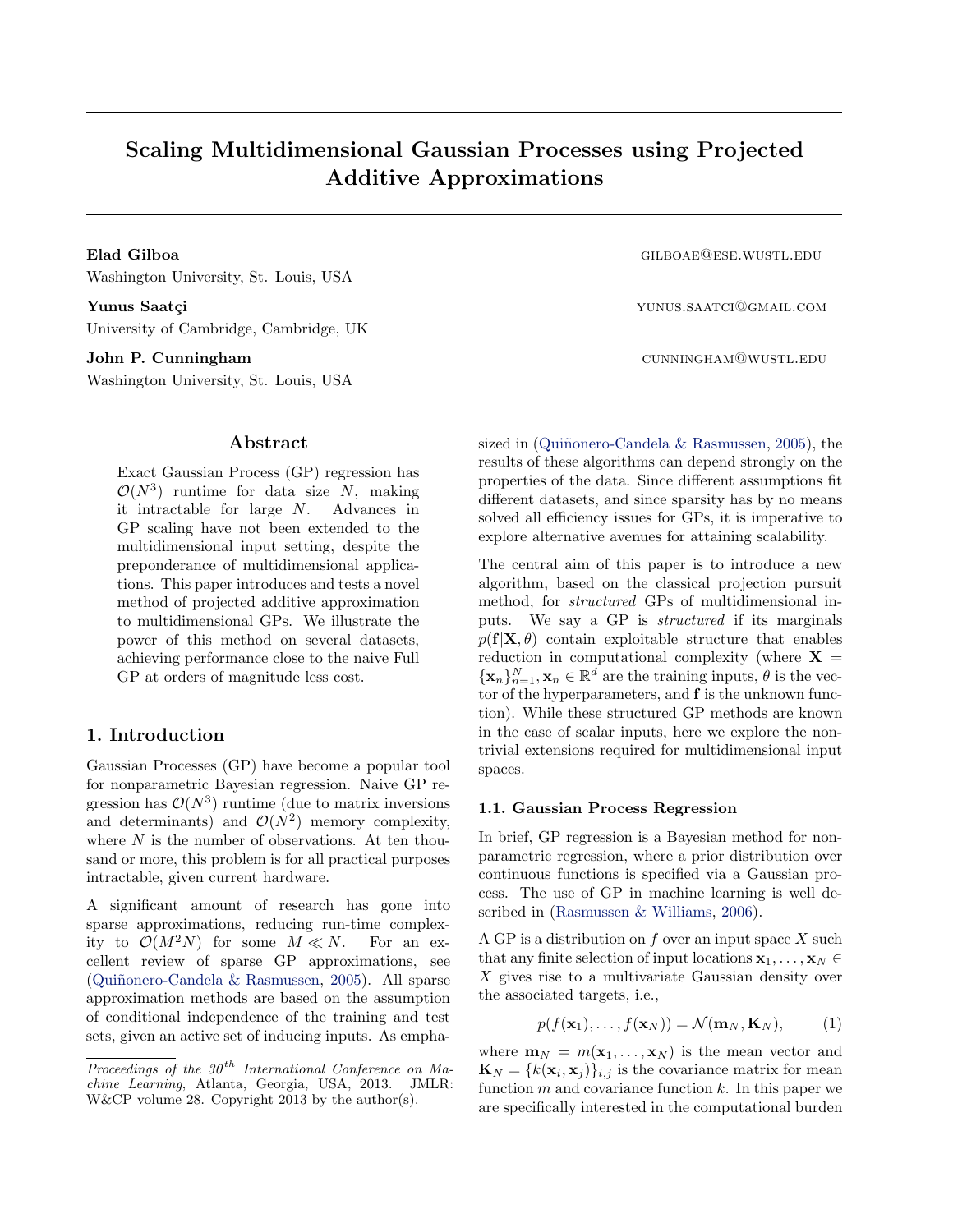of the basic equations for GP regression, which involve two steps. First, for given data  $\mathbf{y} \in \mathbb{R}^N$  (making the standard assumption of zero-mean data, without loss of generality), we calculate the predictive mean and covariance at *M* unseen inputs as:

$$
\boldsymbol{\mu}_{\star} = \mathbf{K}_{MN} \left( \mathbf{K}_N + \sigma_n^2 \mathbf{I}_N \right)^{-1} \mathbf{y}, \tag{2}
$$

$$
\mathbf{\Sigma}_{\star} = \mathbf{K}_{M} - \mathbf{K}_{MN} (\mathbf{K}_{N} + \sigma_{n}^{2} \mathbf{I}_{N})^{-1} \mathbf{K}_{NM}, (3)
$$

For model selection, since the covariance function  $k(\cdot, \cdot; \theta)$  is parameterized by hyperparameters such as amplitude and lengthscale (which we group into  $\theta$ ), we must consider the log marginal likelihood  $Z(\theta)$ :

$$
\log Z(\theta) = -\frac{1}{2} \left[ \mathbf{y}^\top (\mathbf{K}_N + \sigma_n^2 \mathbf{I}_N)^{-1} \mathbf{y} + N \log(2\pi) \right. \\ + \log |\mathbf{K}_N + \sigma_n^2 \mathbf{I}_N| \right]. \tag{4}
$$

Here we use this marginal likelihood to optimize over the hyperparameters in the usual way (Rasmussen & Williams, 2006). The runtime of GP regression and hyperparameter learning is  $\mathcal{O}(N^3)$  due to the term  $(K_N + \sigma_n^2 I_N)^{-1}$ , which is present in all equations.

#### **1.2. Gauss-Markov Processes**

We briefly review the use of Gauss-Markov Processes for efficient GP regression on scalar inputs, as a starting point for the multidimensional extensions in Section 2. Although Gauss-Markov Processes are well studied, their use for exact and efficient GP regression is underappreciated. A GP with a kernel corresponding to a state-space model can be viewed as a Gauss-Markov Process, enabling linear runtime. Gauss-Markov Processes can be viewed as the solution of an order-*m* linear, stationary stochastic differential equation (SDE), given by:

$$
\frac{d\mathbf{z}(x)}{dx} = \mathbf{A}\mathbf{z}(x) + \mathbf{L}w(x),\tag{5}
$$

where

$$
\mathbf{z}(x) = \left[f(x), \frac{df(x)}{dx}, \dots, \frac{d^{m-1}f(x)}{dx^{m-1}}\right]^\top, \quad (6)
$$

and where  $\mathbf{L} = [0, 0, \dots, 1], \mathbf{A}$  is the coefficient matrix, and  $w(x)$  is a zero-mean white noise process. Eq.  $(??)$ shows that, given knowledge of  $f(x)$  and its first *m* derivatives, we have Markov structure in the graph underlying GP inference, which will enable all efficiency gains in this section.

Earlier work (Hartikainen & Särkkä, 2010; Saatci, 2011), derived the SDEs corresponding to several commonly used covariance functions including the Matérn

family and spline kernels, and good approximate SDEs corresponding to the exponentiated-quadratic kernel. Once the SDE is known, the Kalman filtering and Rauch-Tung-Striebel (RTS) smoothing algorithms (which correspond to belief propagation) can be used to perform GP regression in  $\mathcal{O}(N)$  time and memory, a noteworthy leap in efficiency<sup>1</sup>.

# **2. GP Regression for Multidimensional State-Space Models**

For the purposes of extending one-dimensional Gauss-Markov Processes (Sec. 1.2) to multiple dimensions, we will initially consider the simplifying assumption of additivity, for which we will present two efficient algorithms. However, since the assumption of additivity is usually too strong for real problems, in Section 2.2 we will extend the modeling power by considering an additive model in a feature space.

#### **2.1. Additive GP regression**

Additive GP regression can be described using the following generative model:

$$
y_i = \sum_{d=1}^{D} \mathbf{f}_d(\mathbf{X}_{i,d}) + \epsilon \qquad i = 1, ..., N, \qquad (7)
$$
  

$$
\mathbf{f}_d(\cdot) \sim \mathcal{GP}(\mathbf{0}, k_d(\mathbf{x}_d, \mathbf{x}'_d; \theta_d)) \qquad d = 1, ..., D,
$$
  

$$
\epsilon \sim \mathcal{N}(0, \sigma_n^2),
$$

where  $\mathbf{X}_{i,d}$  is the *d*-th component of input *i*,  $k_d(\cdot, \cdot)$  is the kernel of the scalar GP along dimension  $d$ ,  $\theta_d$  represent the dimension-specific hyperparameters, and  $\sigma_n^2$ is the (global) noise hyperparameter (Duvenaud et al., 2011). The resulting model regresses a sum of *D* Gauss-Markov Processes (which are independent a priori), where  $D > 1$  is the dimensionality of the input space.

As described in (Hastie et al., 2009), a nonparametric regression technique (such as the spline smoother) which allows a scalable fit over a scalar input space can be used to fit an additive model over a *D*-dimensional space with the same overall asymptotic complexity, by means of the backfitting algorithm. Surprisingly, the application of backfitting (Algorithm 1) can be proved to converge to the exact posterior mean. The easiest way to see this is by viewing (Algorithm 1) as a Gauss-Seidel iteration. As a reminder, Gauss-Seidel is an iterative technique to solve linear systems, in this case

<sup>&</sup>lt;sup>1</sup>Note that the Gauss-Markov Process framework requires sorted input points. Else, a preprocessing step of  $\mathcal{O}(N \log N)$  is needed.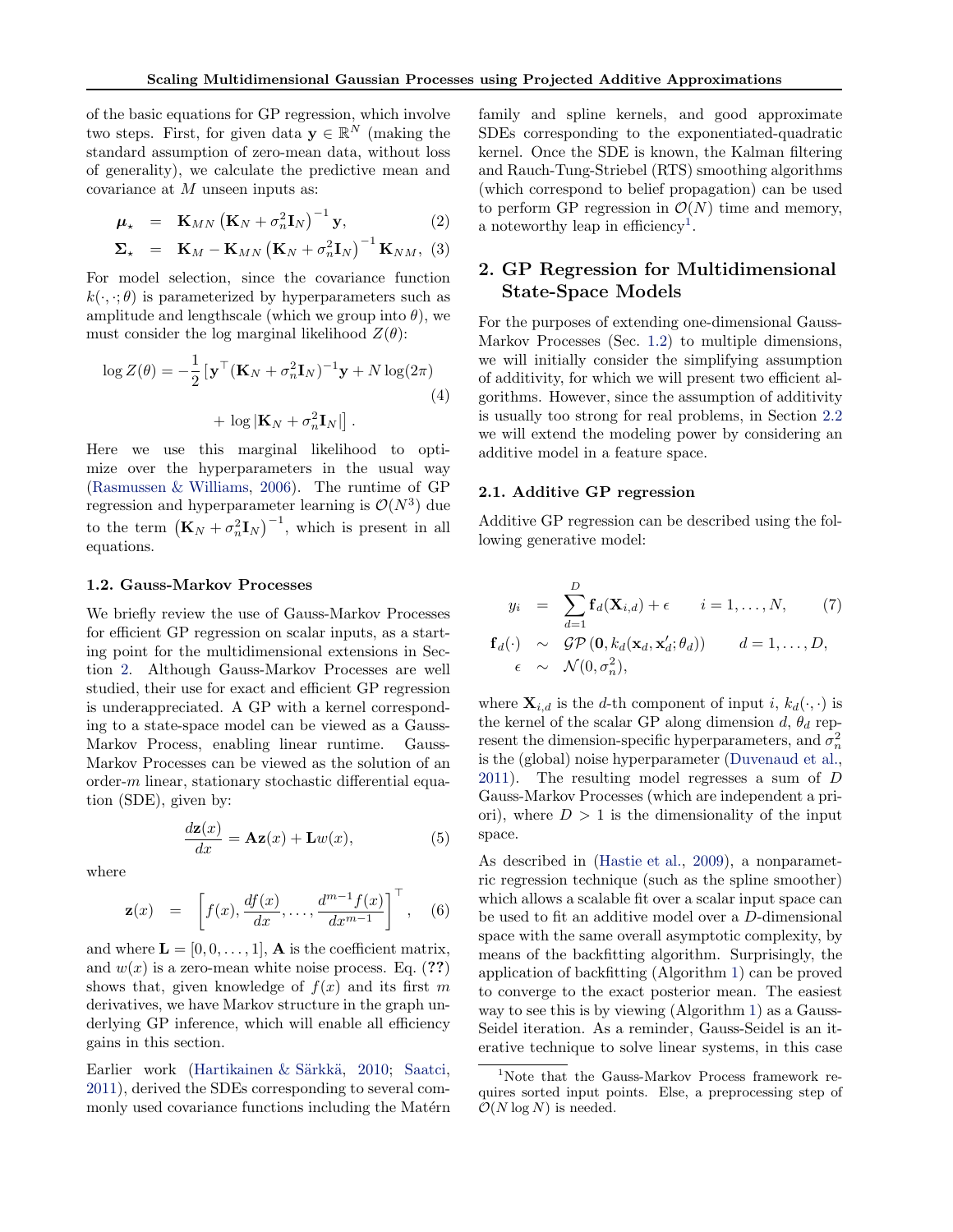**Algorithm 1** Efficient Computation of Additive GP Posterior Mean via Backfitting

**Input:** Training data *{***X***,* **y***}*. Suitable covariance function. Hypers  $\theta = \bigcup_{d=1}^{D} {\theta_d} \cup \sigma_n^2$ . **outputs:** Posterior training means:  $\frac{\nu}{d=1}$   $\mu_d$ , where  $\boldsymbol{\mu}_d \equiv \mathbb{E}(\mathbf{f}_d|\mathbf{y}, \mathbf{X}, \theta_d, \sigma_n^2)$ .

Zero-mean the targets **y** Initialise the  $\mu_d$  (e.g. to **0**) while The change in  $\mu_d$  is above a threshold **do** for  $d = 1, \ldots, D$  do  $\boldsymbol{\mu}_d \leftarrow \mathbb{E}(\mathbf{f}_d | \mathbf{y} - \sum_{j \neq d} \boldsymbol{\mu}_j, \mathbf{X}_{:,d}, \theta_d, \sigma_n^2)$ **end for end while**

solving for the exact posterior mean. It is precisely the additive Gauss-Markov Process structure that makes the backfitting update equivalent to a Gauss-Seidel step, the details of which can be found in our preliminary work (Saatci, 2011).

To calculate posterior variances and learn hyperparameters, we must investigate further. The observed variables are the targets **y**, and the latent variables **Z** consist of the *D* Markov chains:

$$
\mathbf{Z} \equiv \left(\underbrace{\mathbf{z}_1^1,\ldots,\mathbf{z}_1^N}_{\equiv \mathbf{Z}_1},\underbrace{\mathbf{z}_2^1,\ldots,\mathbf{z}_2^N}_{\equiv \mathbf{Z}_2},\ldots,\underbrace{\mathbf{z}_D^1,\ldots,\mathbf{z}_D^N}_{\equiv \mathbf{Z}_D}\right). \tag{8}
$$

The true posterior  $p(\mathbf{Z}_1, \ldots, \mathbf{Z}_D | \mathbf{y}, \mathbf{X}, \theta)$  is hard to handle computationally because all variables  $\mathbf{Z}_i$  are coupled in the posterior. Although everything is still Gaussian, we are no longer able to use the efficient state-space methods of Section 1.2, returning us to the original computational intractability at large *N*. Thus, we require an approximate inference technique such as variational Bayesian expectation maximization (VBEM) or Markov Chain Monte Carlo (MCMC) (e.g., (Bishop, 2007)).

We now briefly introduce our use of these well-known technologies, as the details will demonstrate the important connection to the backfitting algorithm. Note, that the main benefits of using these algorithms comes from their scalability as they are able to inherit the linear time complexity of the state-space model.

### Variational-Bayesian Expectation **MAXIMIZATION**

**E-Step**: We use a variational-Bayesian (VB) approximation to the E-step by making the standard assumption of an approximate posterior that factorizes across the  $\mathbf{Z}_i$ , i.e.,

$$
q(\mathbf{Z}) = \prod_{i=1}^{D} q(\mathbf{Z}_i).
$$
 (9)

Given such a factorized approximation, it can be shown that  $KL(q(\mathbf{Z})||p(\mathbf{Z}|\mathbf{y},\theta))$  can be minimized in an iterative fashion, using the following central update rule (Bishop, 2007):

$$
\log q(\mathbf{Z}_j) = \mathbb{E}_{i \neq j} (\log p(\mathbf{y}, \mathbf{Z} | \theta)) + \text{const.} \tag{10}
$$

where  $\mathbb{E}_{i \neq j}(\cdot)$  is an expectation with respect to  $\prod_{i \neq j} q(\mathbf{Z}_i)$ . Using Eqs. (7) and (8), we derive the iterative updates required for VBEM. We first write down the log joint over all variables, given by:

$$
\log(p(\mathbf{y}, \mathbf{Z}|\theta)) = \sum_{n=1}^{N} \log p\left(y_n | \mathbf{h}^T \sum_{d=1}^{D} \mathbf{z}_d^{t_d(n)}, \sigma_n^2\right) + \sum_{d=1}^{D} \sum_{t=1}^{N} \log p(\mathbf{z}_d^{t} | \mathbf{z}_d^{t-1}, \theta_d), \quad (11)
$$

where we have defined  $p(\mathbf{z}_d^t | \mathbf{z}_d^{t-1}, \theta_d) \equiv p(\mathbf{z}_d^1 | \theta_d)$ , for  $t = 1$ , and  $\mathbf{h}^T \mathbf{z}$  gives the first element of **z**. Note that it is also necessary to define the mapping  $t_d(\cdot)$  which gives, for each dimension *d*, the state-space model index associated with *yn*. The index *t* iterates over the sorted input locations along axis *d*. Because the expectation of the right hand side of Eq. (8) does not depend on  $z_j$ , it will only have an effect on the first term of Eq. (**??**), allowing us to write:

$$
\log q(\mathbf{Z}_{j})
$$
\n
$$
= \sum_{n=1}^{N} \log \mathcal{N}\left(y_{n} - \mathbf{h}^{T} \sum_{i \neq j} \mathbb{E}\left[\mathbf{z}_{i}^{t_{d}(n)}\right] | \mathbf{h}^{T} \mathbf{z}_{j}^{t_{j}(n)}, \sigma_{n}^{2}\right)
$$
\n
$$
+ \sum_{t=1}^{N} \log p(\mathbf{z}_{j}^{t} | \mathbf{z}_{j}^{t-1}, \theta_{j}) + \text{const}, \qquad (12)
$$

where  $\mathbb{E}\left[\mathbf{z}_i^k\right] = \int \mathbf{z}_i^k q(\mathbf{Z}_i) d\mathbf{Z}_i$ . A key and somewhat surprising outcome of Eq. (9) is that in order to update the factor  $q(\mathbf{Z}_i)$  in the E step, it is sufficient to run the standard state-space model inference procedure using only the pseudo-observations:  $(y_n - \mathbf{h}^T \sum_{i \neq j} \mathbb{E} \left[ \mathbf{z}_i^{t_d(n)} \right]$ (Barber et al., 2011). There are a number of conclusions that can be drawn from this connection. First, since VB iterations are guaranteed to converge, any moment computed using the factors  $q(\mathbf{Z}_i)$  is also guaranteed to converge. Convergence of these moments is important because they are used to learn the hyperparameters. Second, since the true posterior  $p(\mathbf{Z}_1, \ldots, \mathbf{Z}_D | \mathbf{y}, \theta)$  is a large joint Gaussian over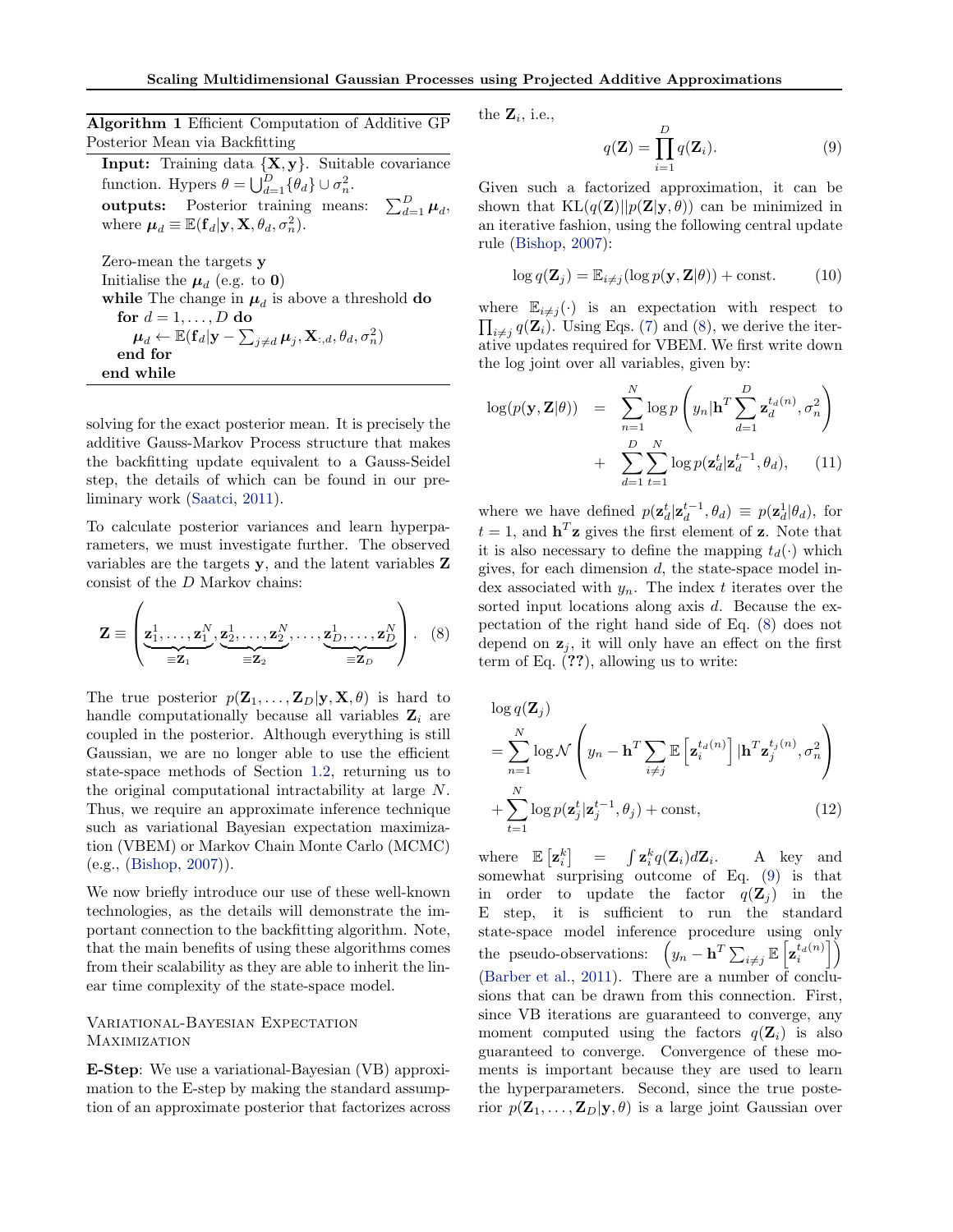all the latent variables,  $\mathbb{E}_q(\mathbf{Z})$  will be equal to the true posterior mean. We will further detail these important conclusions in the Supplementary material (Section A). It is also interesting that the central VBEM update is precisely a backfitting update, thus illustrating a novel connection between approximate Bayesian inference for additive models and classical estimation techniques. Furthermore, this provides an alternative proof of why backfitting computes exact posterior means over latent function values.

**M-Step**: We must optimize  $\mathbb{E}_q$  (log  $p(\mathbf{y}, \mathbf{Z}|\theta)$ ) over *θ*. Using Eq. (**??**) it is easy to show that the expected sufficient statistics required to compute derivatives with respect to  $\theta$  are the set of expected sufficient statistics for the state-space model associated with each individual dimension. This separability is another major advantage of using the factorized approximation to the posterior. Thus, for every dimension *d*, we use the Kalman filter and RTS smoother to compute  $\{\mathbb{E}_{q(\mathbf{Z}_d)}(\mathbf{z}_d^n)\}_{n=1}^N$ ,  $\{\mathbb{V}_{q(\mathbf{Z}_d)}(\mathbf{z}_d^n)\}_{n=1}^N$  and  $\left\{ \mathbb{E}_{q(\mathbf{Z}_d)}(\mathbf{z}_d^n \mathbf{z}_d^{n+1}) \right\}_{n=1}^{N-1}$ . We then use these expected statistics to compute derivatives of the expected complete data log-likelihood with respect to  $\theta$  and use a standard minimizer (we use a conjugate gradient method) to complete the M step.

# Markov Chain Monte Carlo (MCMC)

An important and customary comparison to VB is MCMC, which carries the usual benefits of approximate hyperparameter integration, but at a reduced efficiency. Here we briefly discuss our fairly standard MCMC implementation, noting only the important differences.

As in standard MCMC, we extend the model to include a prior over the hyperparameters. The hyperparameters for each univariate function  $f_d$  are given a prior parameterized by  $\{\mu_l, v_l, \alpha_\tau, \beta_\tau\}$ , where  $\{\mu_l, v_l\}$ correspond to the covariance function hyperparameter  $\ell$  and  $\{\alpha_{\tau}, \beta_{\tau}\}\$  to  $\tau_d$ . We also place a  $\Gamma(\alpha_n, \beta_n)$ prior over the noise precision hyperparameter  $\tau_n$ . We run Gibbs sampling where we block-sample the latent chains. The algorithm used to sample from the latent Markov chain in a state-space model has been called the forward-filtering, backward sampling algorithm, where forward filtering is followed by a backward sampling from the conditionals  $p(\mathbf{z}_k | \mathbf{z}_{k+1}^{sample}; \mathbf{y}; \mathbf{X}_{:,d}; \theta_d)$ (Douc et al., 2011). The sampling is initialized by sampling from  $p(z_K|\mathbf{y}; \mathbf{X}_{:,d}; \theta_d)$ , which is computed in the final step of the forward filtering run, to produce  $z_K^{sample}$ . The forward-filtering, backward sampling algorithm generates a sample of the entire state vector jointly (over training and test input locations).

#### **2.2. Efficient Projected Additive GP Regression**

In this section, we will present the main contribution of this paper – projection pursuit Gaussian Process regression (PPGPR).

So far, we have shown how the assumption of additivity can be exploited to derive non-sparse GP regression algorithms which scale as  $\mathcal{O}(N)$ . These considerable efficiency gains can however decrease accuracy and predictive power versus a full unstructured GP, due to the limited expressivity of the simple additive model. To address this, we now demonstrate a relaxation of the additivity assumption *without* sacrificing the  $\mathcal{O}(N)$  scaling, by considering an additive GP regression model in a feature space linearly related to original space of covariates (Snelson & Ghahramani, 2006).

We show that learning and inference for such a model can be performed by using *projection pursuit* GP regression, a novel fusion of the classical projection pursuit regression algorithm with GP regression, with no change to computational complexity. We refer to the following *projected additive* GP prior:

$$
y_i = \sum_{m=1}^{M} \mathbf{f}_m(\phi_m(i)) + \epsilon,\tag{13}
$$

$$
\phi_m = \mathbf{X} \mathbf{w}_m,\tag{14}
$$

$$
\mathbf{f}_{m}(\cdot) \sim \mathcal{GP}\left(\mathbf{0}, k_{m}(\boldsymbol{\phi}_{m}, \boldsymbol{\phi}'_{m}; \theta_{m})\right), \qquad (15)
$$
  

$$
\epsilon \sim \mathcal{N}(0, \sigma_{n}^{2}).
$$

for  $i = 1, \ldots, N$ , and  $m = 1, \ldots, M$ . Each of the linear projections  ${\bf \{w_1, w_2, \ldots, w_M\}}$  projects the *D* dimensional input space to a different scalar input space. Notice that the number of projections, *M*, can be less or greater than *D*. Forming linear combinations of the inputs before feeding them into an additive GP model significantly enriches the flexibility of the functions supported by the prior above, including many terms which are formed by taking products of covariates, and thus can capture relationships where the covariates jointly affect the target variable. In fact, Eqs. (10) through to (12) are identical to the standard neural network model where the nonlinear activation functions are modeled using GPs.

Consider the case where  $M = 1$ . In this case, the resulting projected additive GP regression model reduces to a scalar GP with inputs given by  $Xw_1$ . Recall from Section 1.2 that, for a kernel that can be represented as a state-space model, we can use the EM algorithm to optimize  $\theta$  with respect to the marginal likelihood efficiently, for some fixed  $w_1$ . It is possible to extend this idea and jointly optimize  $w_1$  and  $\theta$  with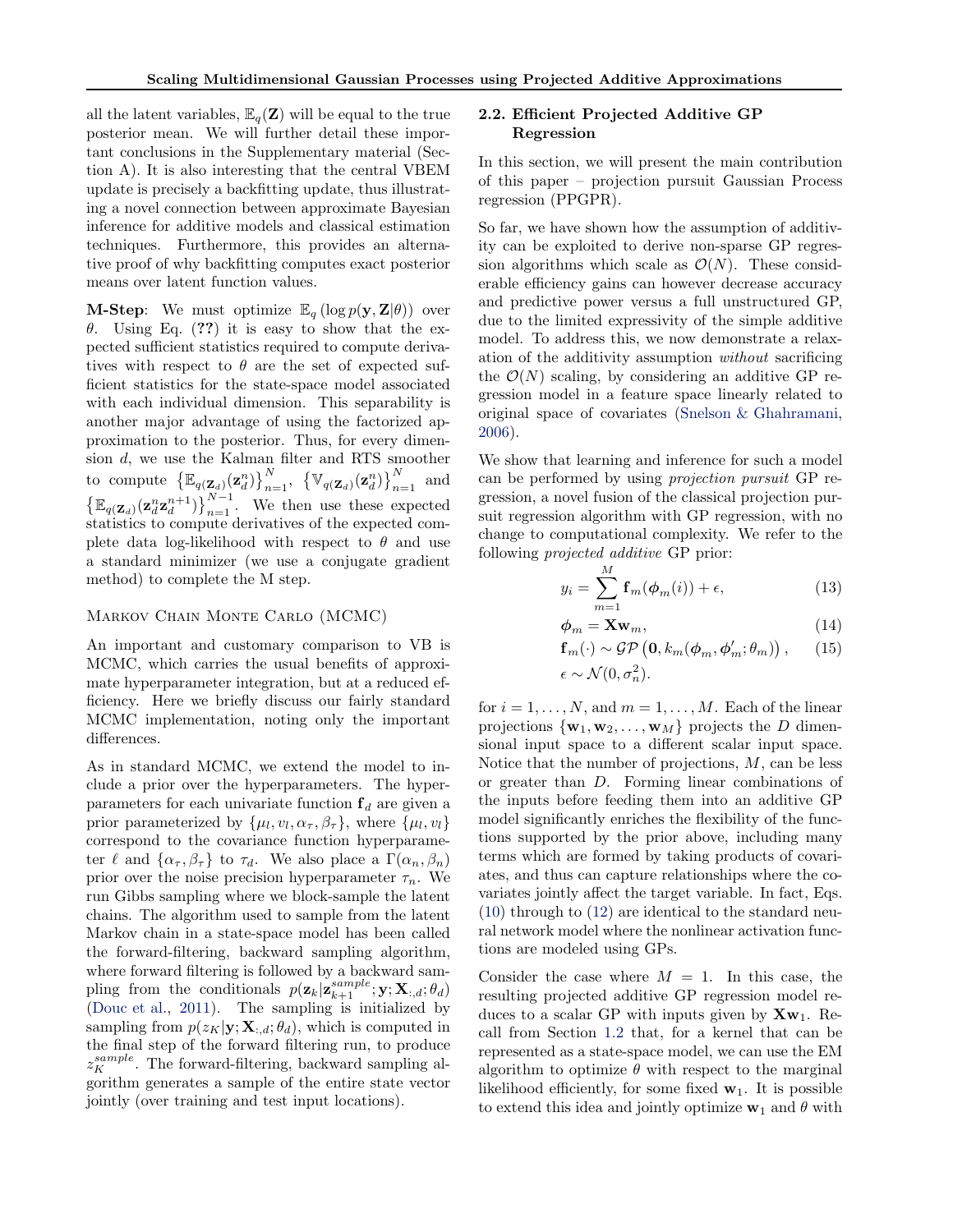respect to the marginal likelihood, although we opt to optimize the marginal likelihood directly. Notice that every step of this optimization scales as  $\mathcal{O}(N)$ , since at every step we need to compute the marginal likelihood of a scalar GP (and its derivatives). These quantities are computed using the Kalman filter by differentiating the Kalman filtering process with respect to **w**<sup>1</sup> and  $\theta$ . This process is described in detail in Supplementary material (Section B).

We now handle the case where  $M > 1$  using a greedy approach. At each iteration we find the optimal projection weight **w***m*. The greedy nature of the algorithm allows the learning of the dimensionality of the feature space,  $M$ , rather naturally – one keeps on adding new feature dimensions until there is no significant change in performance (e.g., normalized mean-squared error). One important issue which arises involves the initialization of the projection vector  $\mathbf{w}_m$  at step *m*. In our implementation, as an educated guess, we chose to initialize the weights as those obtained from a linear regression of **X** onto the target/residual vector  $y^m$ . We call this algorithm, which learns  $\{w_1, w_2, \ldots, w_M\}$ and  ${\theta_1, \theta_2, \ldots, \theta_M}$ , projection pursuit GP regression (PPGPR). For more examples and information please see the Supplementary material (Section B).

### **3. Results**

In this section we will compare methods for multidimensional regression on both simulated and real experimental data. For each experiment presented, we will compare both runtime and accuracy. If a particular algorithm has a stochastic component to it (e.g., if it involves MCMC) its performance will be averaged over 10 runs. Every experiment was composed of training (i.e., smoothing and hyperparameter learning given *{***X***,* **y***}*) and testing phases. In each experiment, we used 1000 points for test sets.

In terms of accuracy, we use two standard performance measures: normalized mean square error (NMSE) and test-set Mean Negative Log Probability (MNLP).

$$
\begin{aligned} \text{NMSE} &= \frac{\sum_{i=1}^{N_\star} (\mathbf{y}_\star(i) - \boldsymbol{\mu}_\star(i))^2}{\sum_{i=1}^{N_\star} (\mathbf{y}_\star(i) - \bar{y})^2}, \\ \text{MNLP} &= \frac{1}{2N_\star} \sum_{i=1}^{N_\star} \left[ \frac{(\mathbf{y}_\star(i) - \boldsymbol{\mu}_\star(i))^2}{\mathbf{v}_\star(i)} + \log 2\pi \mathbf{v}_\star(i) \right], \end{aligned}
$$

where  $\mu_* \equiv \mathbb{E}(\mathbf{f}_* | X, \mathbf{y}, X_*, \theta), \mathbf{v}_* \equiv \mathbb{V}(\mathbf{f}_* | X, \mathbf{y}, X_*, \theta),$ and  $\bar{y}$  is the training-set average target value. These measures have been chosen to be consistent with those commonly used in the sparse GP regression literature. We compare runtime performance in seconds, taking into account both the learning and prediction phases.

We test the following algorithms (with the following names): the full naive GP implementation (Full GP), additive models (Section 2.1) using VBEM inference (Additive-VB) and the MCMC inference (Additive-MCMC), projected additive models using greedy projection pursuit of Section 2.2 (PPGPR-Greedy) and a variation of MCMC (PPGPR-MCMC). Finally, for the sparse GP method we used the sparse pseudo-input Gaussian process (SPGP) (Snelson & Ghahramani, 2006). For SPGP, to be conservative, we did not learn the pseudo inputs (which can potentially greatly increase the algorithm complexity and runtime) but rather used a random subset of the inputs as the active set. For both the SPGP and the Full GP, we used the GPML Matlab Code version 3.1 (Rasmussen & Nickisch, 2010). Also note that, for Additive-VB and PPGPR-greedy we have set the number of outer loop iterations (the number of VBEM iterations for the former, and the number of projections for the latter) to be at maximum 10 for all *N*. Increasing this number increased the cost with no meaningful change to accuracy, so this is a reasonable choice. All algorithms were run both as a single thread and using a parallel multicore, but since SPGP and Full GP do not offer efficient implementation of the parallel schemes, their results were the same for both cases<sup>2</sup>.

#### **3.1. Synthetic Data Experiments**

First we used synthetic data generated by the following model:

$$
y_i = \sum_{d=1}^{D} \mathbf{f}_d(x_{:,d}) + \epsilon \quad i = 1, ..., N,
$$
 (16)

$$
\begin{array}{rcl}\n\mathbf{f}_d(\cdot) & \sim & \mathcal{GP}\left(\mathbf{0}, k_d((\mathbf{x}_d, \mathbf{x}'_d); [1, 1])\right) \quad d = 1, \ldots, D, \\
\epsilon & \sim & \mathcal{N}(0, 0.01),\n\end{array}
$$

where  $k_d(\mathbf{x}_D, \mathbf{x}'_d; [1, 1])$  is given by the Matérn(7/2) kernel with unit lengthscale and amplitude. We used *D* = 8 dimensions, and collected 15 runtimes for *N* ranging from 1000 to 50000.

Figure 1 illustrates the significant computational savings attained by exploiting the structure of the additive kernel. To find the relationship between the number of inputs to the runtime, we calculated a linear slope of the data in log-log scale. As expected, the slope of the Full GP is close to three (2.52) due to its cubic complexity, and all the approximation algo-

<sup>2</sup>When discussing parallel schemes we refer to only the learning stage. As in all GP frameworks, parallelism can always be used for prediction, since we are only interested in the predictive marginals per test point. However, this does not have any noticeable effect on the runtime and is thus unimportant to the comparison.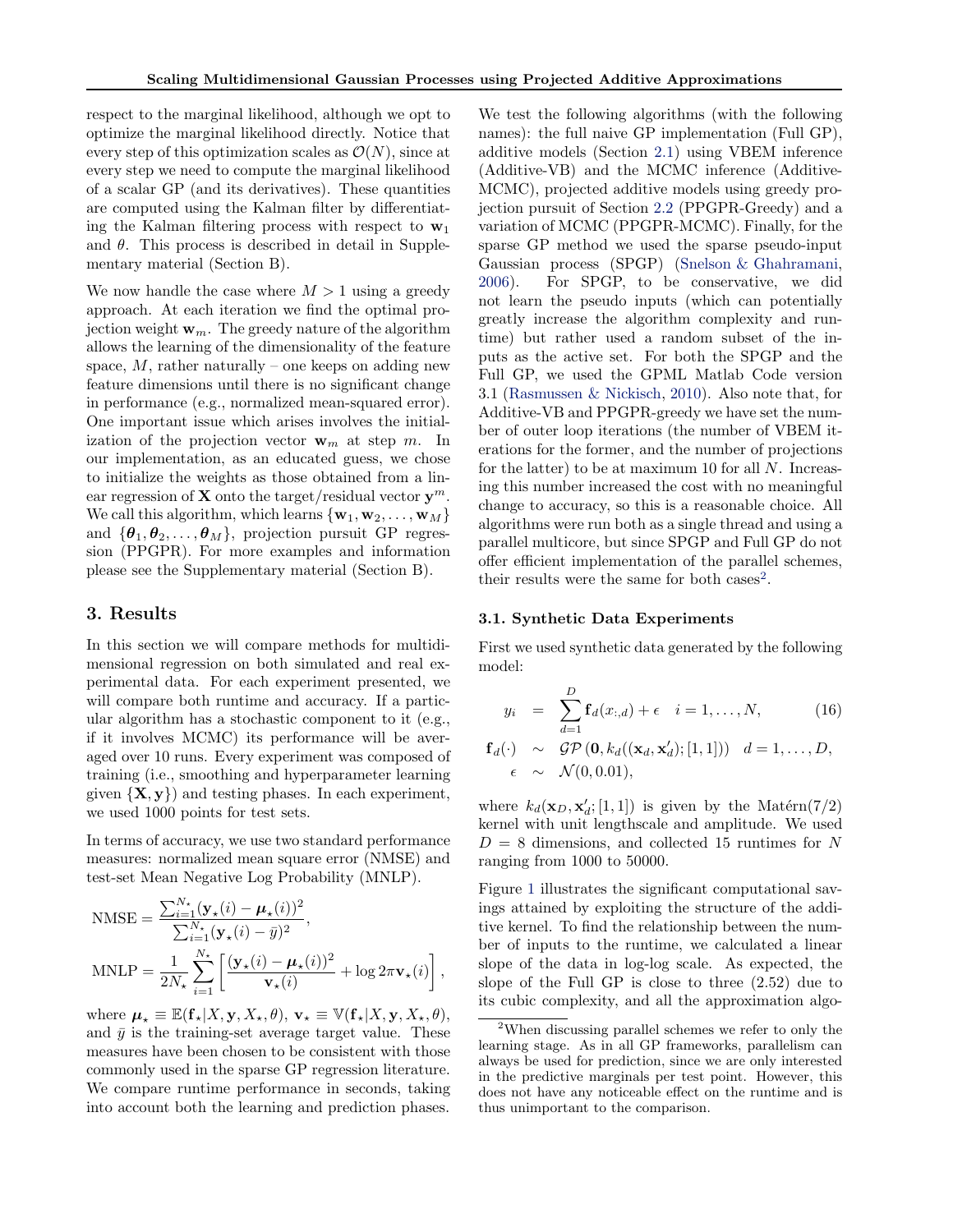rithms have runtimes that scale linearly (0.97, 0.62, 1.01, 0.98, 0.97) with the input size. We can also see that parallel processing of the state-space model matrices offers further improvement in scaling. These results serve only as a rough estimate, because the performance can depend on the chosen algorithm parameters, such as: number of outer loop iterations in the Additive-VB, number of projections in PPGPRgreedy, or number of samples in the MCMC methods. This runtime/accuracy consideration should be used when comparing the efficiency of the algorithms.



*Figure 1.* A comparison of runtimes for efficient Bayesian additive GP regression, with  $D = 8$ , *N*  $[2;4;6;8;10;20;30;40;50]\times10^{3}$  , presented as a log-log plot. The algorithms ran on a Linux server, once as a single thread (dash lines) and once in a multicore parallel scheme using 8 processors (solid lines). At  $N=7168$ , we added an overlay of the runtime results for the pumadyn8-nm dataset (Section 3.2) for both single 'x' and multicore 'o' runs.

Additionally, runtime on a modern computer is by no means a perfect measure of algorithmic complexity. Nonetheless, we will see that the results of Fig. 1 agree with all the results from the real datasets. For example, in Fig. 1 we overlay the results of one of the real datasets, and one sees a close correspondence between synthetic and real data. Thus, these and subsequent results are highly representative and assert the primary point of this section: the runtime of our approximation algorithms do indeed scale linearly with *N*, versus the cubic scaling of the naive GP.

Fig. 2 shows the effects of increased dimensionality on the approximate algorithms. In this figure we show the runtime speedup of the algorithms with respect to the runtime of the Full GP on the synthetic data generated with dimensionality of either  $D = 8$  or  $D = 32$ . In all the runs the number of inputs was set to  $N = 8000$ ,

and the algorithms were run once with a single thread  $(1)$  worker  $= 1W$ ), and once using the parallel scheme (8) workers  $= 8W$ ). In the multidimensional case, the projection pursuit algorithm exhibits the largest speedup, as it allows for a reduction in the number of effective dimensions (via the greedy selection). Notably, PPGPR-Greedy achieves consistently an order of magnitude improvement over SPGP and VBEM.



*Figure 2.* A comparison of the speed up offered by the approximation algorithms compared with exact GP. The runtime was measured on the learning stage for three approximation algorithms: sparse GP, Additive VB, and greedy Projection-Pursuit. The comparison was done using synthetic results with different dimensions (8D and 32D), and running on both a single and multicore (8-core) computer.

#### **3.2. Real Data Experiments**

Next, we extend the comparison to real datasets, which will allow thorough accuracy comparisons. We test over seven well-known datasets. These data sets are:  $\text{synth-8D}$  ( $N = 8000$  synthetic data from Section 3.1). Next, the pumadyn family is a robotic arm dataset, and consists of three datasets: pumadyn8-fm1000  $(N =$ 1000, fairly linear data with  $D = 8$  dimensions), pumadyn8-fm7168 ( $N = 7168$ , fairly linear data with  $D = 8$  dimensions), pumadyn32-nm ( $N = 7168$ , highly nonlinear data with  $D = 32$ ). Elevators dataset consists of the current state of the f16 aircraft  $(N =$ 8752, 17-dimensional) (Alcalá-Fdez et al., 2011), and kin40k is a highly nonlinear dataset  $(N = 10000, 8$ dimensional $)^3$ . Fig. 3 demonstrates the central analysis of this section. In each subplot, we calculate speedup, MNLP, and NMSE across all seven datasets and six algorithmic options. To reiterate, we compare our PPGPR algorithm to the two additive methods of Section 2, SPGP (Snelson & Ghahramani, 2006) and a naive full GP implementation. The top subplot in Fig. 3 indicates the substantial speedups offered by all

<sup>3</sup>Pumadyn and Kin40k datasets are from the DELVE archive. Elevators from KEEL archive.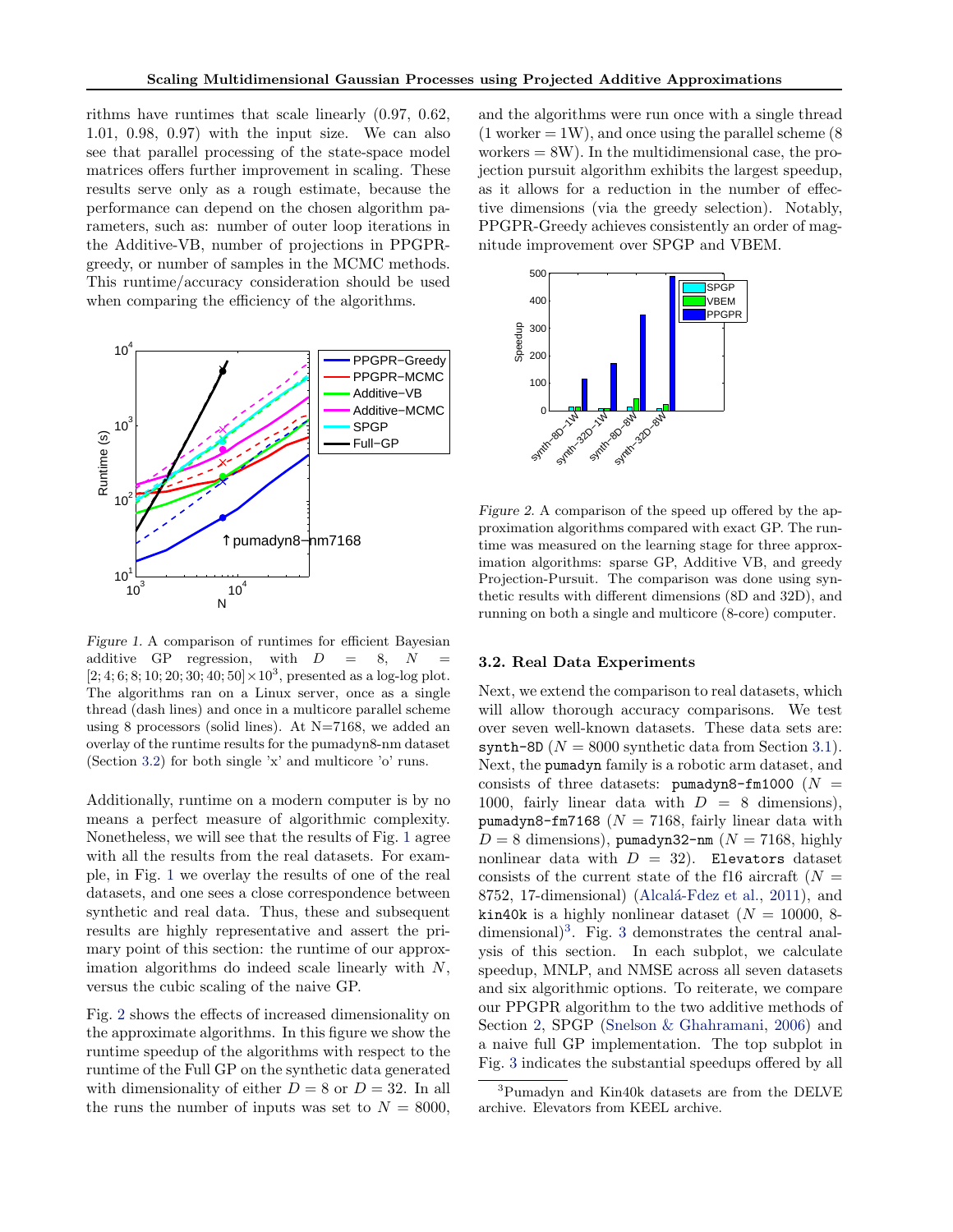algorithms over the full GP, with the exception only of the  $N = 1000$  dataset (pumadyn8-fm1000; this is not surprising given small N). Further, as indicated in Figure 1, our PPGPR-Greedy achieves the largest speedup across all datasets, and in most cases the error (MNLP and NMSE) is the same as competing methods. The first four or five datasets tell a very similar accuracy story across PPGPR-Greedy, SPGP, and the full GP. We also see that the simple additive models almost always underperform in accuracy, which is as expected given their limited expressivity compared to PPGPR-Greedy. The one exception where Additive-VB outperforms PPGPR-Greedy is the synthetic data set. However, this is expected as we used an additive model to generate data and the greedy nature of PPGPR-Greedy causes it to underperform. In the final two datasets, we see that SPGP and the full GP have considerably better accuracy. This may be explained as both these datasets are highly nonlinear, making the additive assumption inaccurate.

Understanding the runtime-accuracy tradeoff based on problem requirements is essential. As we just described, PPGPR-greedy achieves the best runtimes but at times with an accuracy cost. Thus we want to quantify the notion of a runtime-accuracy tradeoff. To do so we plot all data sets and algorithms in a runtime vs. error plot (Fig. 4), and we use the economics concept of Pareto efficiency: *efficient* points in the runtime vs error plot represent algorithms with minimum runtime for a given error rate. Pareto inefficient algorithms are then those points that are unambiguously inferior. The efficient frontier is the convex hull of all *{*runtime,error*}* points (algorithms) for a given dataset. This will give us a clear picture of which algorithms are optimal choices across a range of datasets. Fig. 4 details this, with one efficient frontier for each dataset (a given color). Each algorithm has a given marker type. This immediately shows what one would expect: the full GP implementation is typically most accurate, but only if one is willing to invest substantial runtime. This choice is often Pareto efficient. Secondly, most often the PPGPR-greedy is the other efficient choice for a substantially reduced runtime, albeit higher error. Surprising to note is the relative weakness of SPGP over several datasets.

Three algorithms stand out in their overall efficiency: PPGPR-Greedy (efficient in all 7 datasets), SPGP (efficient in 4), and full GP (efficient in 6 datasets). Unsurprisingly, the additive model is typically inferior to the more expressive PPGPR model. The PPGPR-Greedy is the *only* consistent efficient algorithm for *all* datasets as it achieves the fastest runtime. However, more interestingly, it also achieves very good accuracy

results making most other algorithms inefficient. Of course, any trivial algorithm could achieve efficiency by having minimal runtime and arbitrary error, but the data demonstrates that this is not the case with our algorithms: the PPGPR-greedy error in almost all datasets is competitive or better than all alternatives. Thus the frequent efficiency of PPGPR-greedy is legitimate.



*Figure 3.* These figures offer a comparison between the different GP methods discussed in the text, taking into account both speedup and accuracy. For comparison we used several known datasets from literature and ran the algorithms on a multicore (8-core) computer. The top figure illustrates the speedup of the approximation algorithms runtimes with respect to the full GP (exact inference) runtime. The bottom two figures show two metrics for calculating regression accuracy.

# **4. Discussion and Conclusion**

Gaussian Processes are perhaps the most popular nonparametric Bayesian method in machine learning, but their adoption across other fields - and notably in application domains - has been limited by their burdensome scaling properties.

While important sparsification work has somewhat addressed this scalability issue, the problem is by no means closed. Our aim here has been to explore the use of projected additive approximations for multidimensional GP models. While PPGPR accuracy was often slightly lower than a full GP, the linear scaling properties of PPGPR mean that it can be efficiently used across a much broader range of data sizes and applications. The primary takeaway of this work is thus: while the naive GP implementation may often